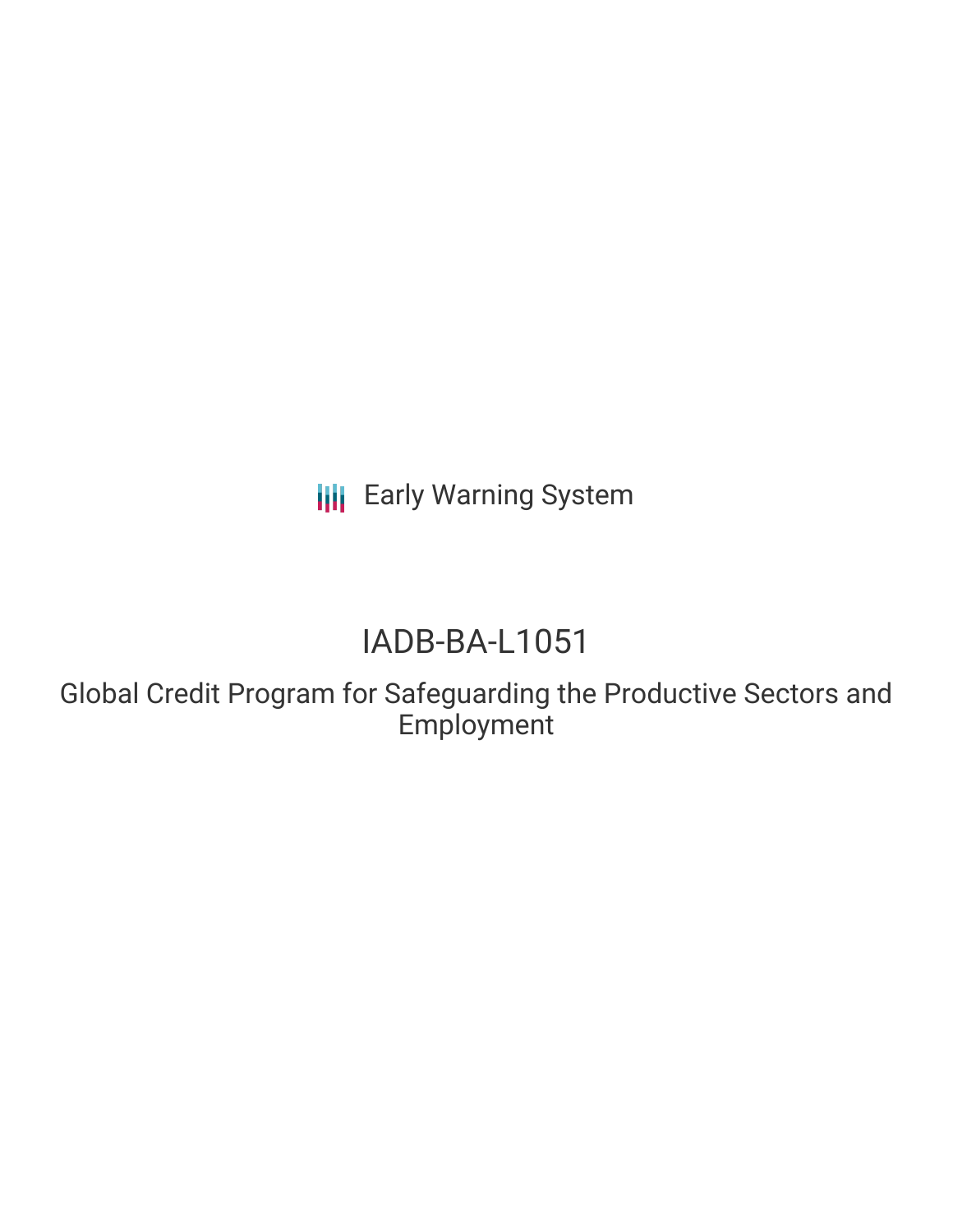

# Early Warning System Global Credit Program for Safeguarding the Productive Sectors and Employment

### **Quick Facts**

| <b>Countries</b>               | <b>Barbados</b>                        |
|--------------------------------|----------------------------------------|
| <b>Financial Institutions</b>  | Inter-American Development Bank (IADB) |
| <b>Status</b>                  | Active                                 |
| <b>Bank Risk Rating</b>        | B                                      |
| <b>Voting Date</b>             | 2020-12-16                             |
| <b>Borrower</b>                | Government of Barbados                 |
| <b>Sectors</b>                 | Finance, Industry and Trade            |
| <b>Investment Type(s)</b>      | Loan                                   |
| <b>Investment Amount (USD)</b> | $$30.00$ million                       |
| <b>Project Cost (USD)</b>      | \$30.00 million                        |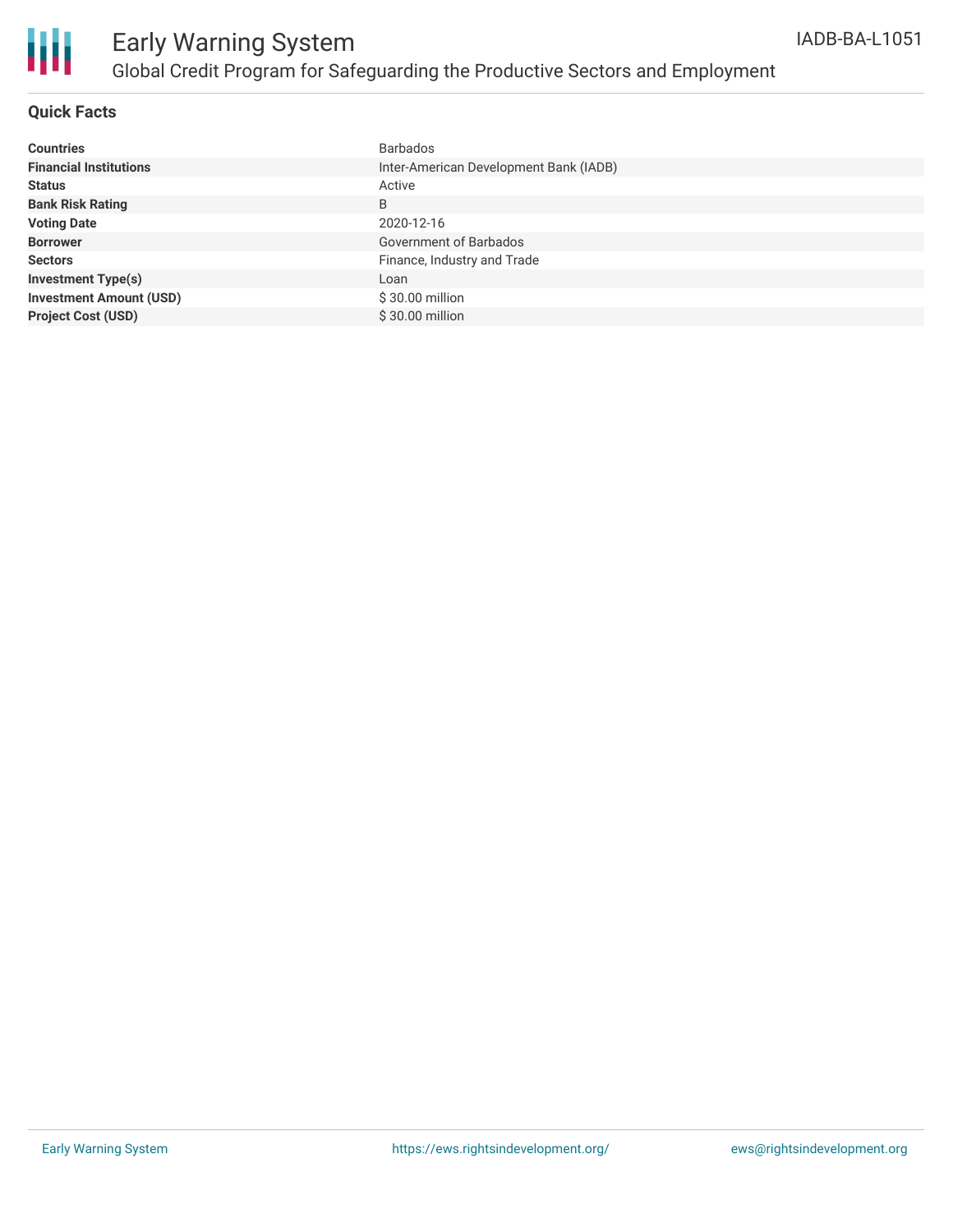

## Early Warning System Global Credit Program for Safeguarding the Productive Sectors and Employment

### **Project Description**

The objective of this operation is to support the sustainability of the Micro, Small and Medium Enterprises (MSME) to maintain employment and economic activity in Barbados in response to the crisis caused by COVID-19. The specific objectives are: (i) to support the short-term financial sustainability of MSME; and (ii) to promote the economic recovery of MSME through access to productive financing.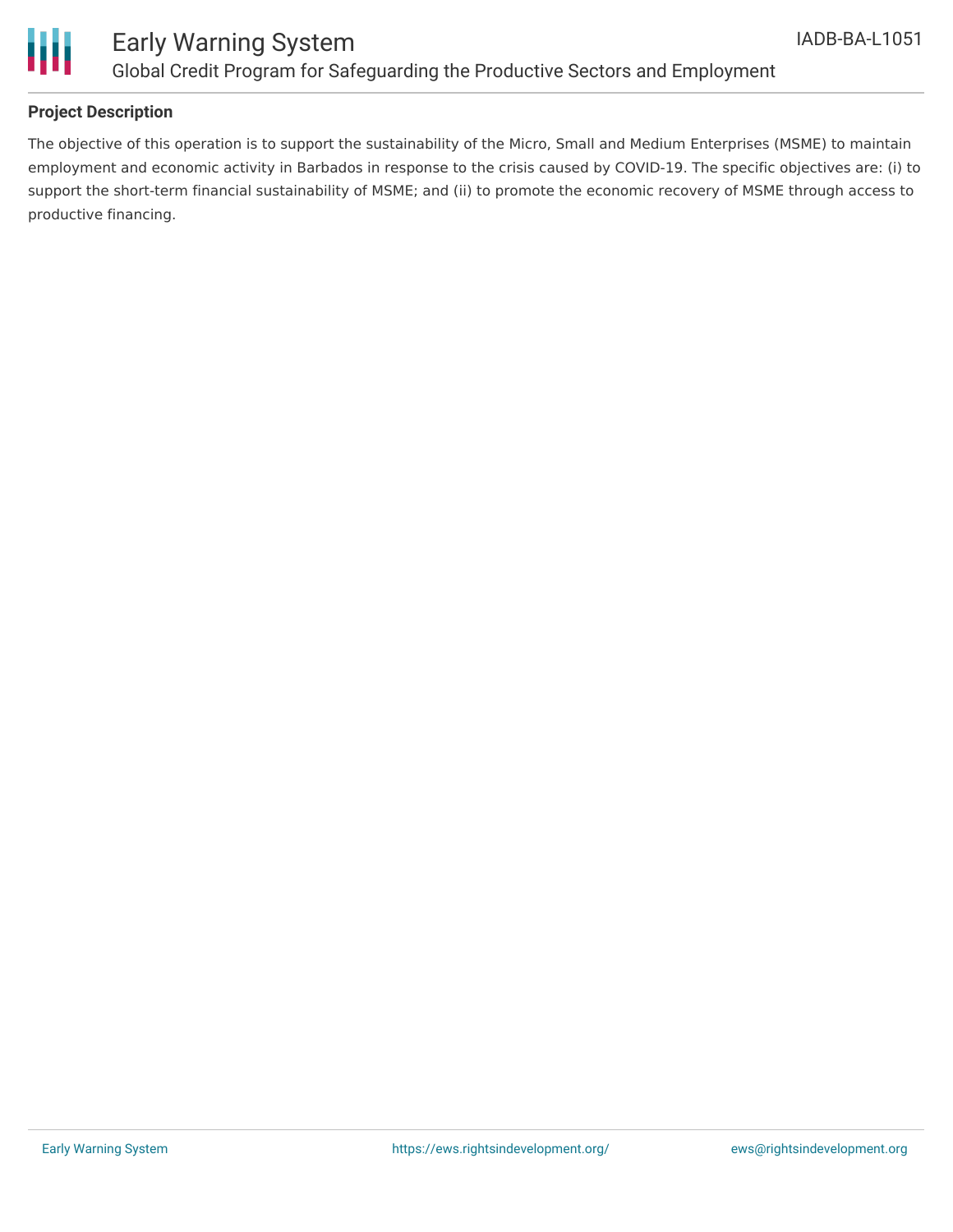

# Early Warning System Global Credit Program for Safeguarding the Productive Sectors and Employment

### **Investment Description**

• Inter-American Development Bank (IADB)